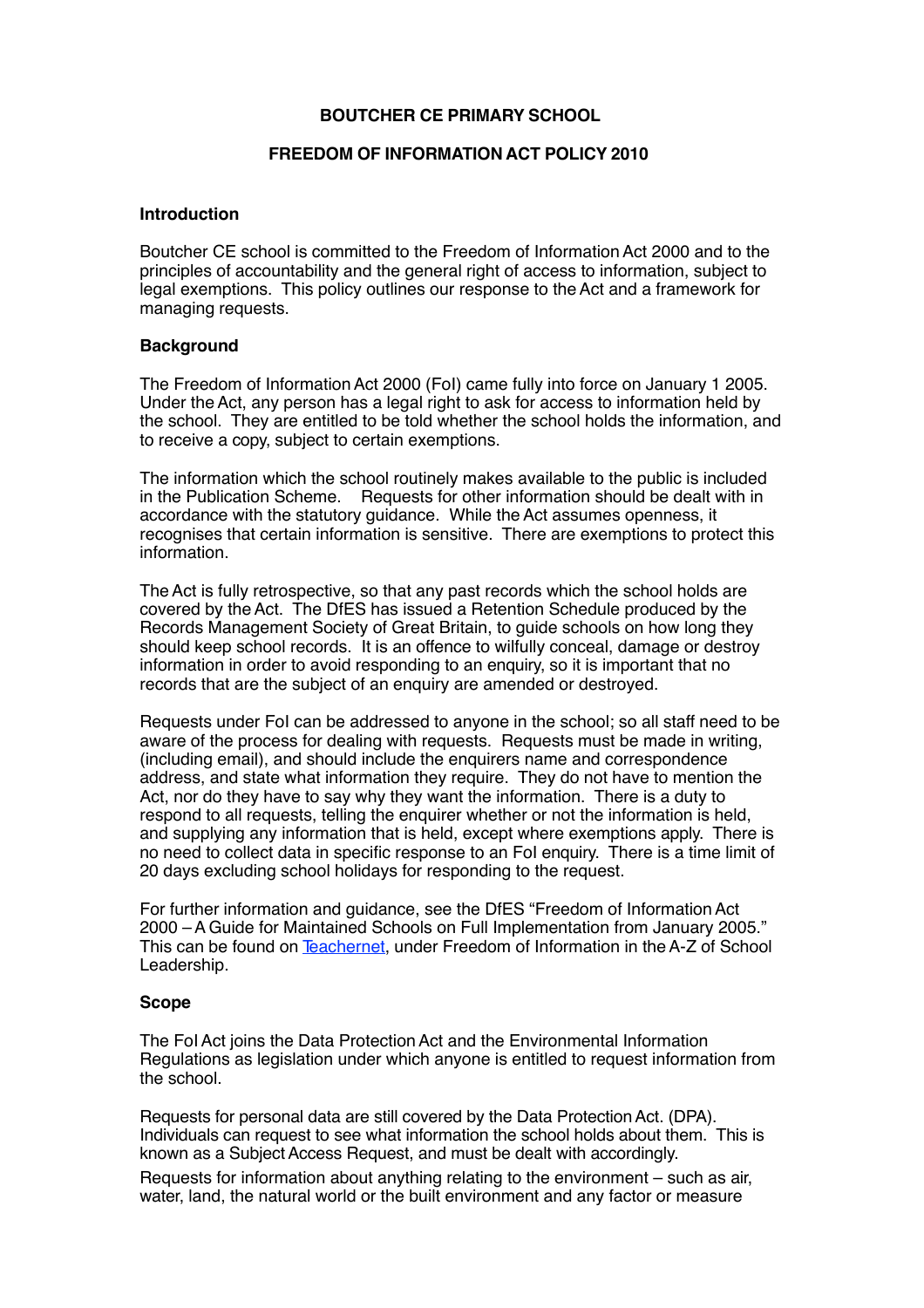affecting these – are covered by the Environmental Information Regulations (EIR). They also cover issues relating to Health and Safety. For example queries about chemicals used in the school or on school land, phone masts, car parks etc. would all be covered by the EIR. Requests under EIR are dealt with in the same way as those under FoIA, but unlike FoIArequests, they do not need to be written and can be verbal.

If any element of a request to the school includes personal or environmental information, these elements must be dealt with under DPAor EIR. Any other information is a request under FoIA, and must be dealt with accordingly.

## **Obligations and Duties**

The school recognises its duty to

- provide advice and assistance to anyone requesting information. *We will respond to straightforward verbal requests for information, and will help enquirers to put more complex verbal requests into writing so that they can be handled under the Act.*
- tell enquirers whether or not we hold the information they are requesting (the duty to confirm or deny), and provide access to the information we hold in accordance with the procedures laid down inAppendix 1.

# **Publication Scheme**

Boutcher CE School has adopted the Model Publication Scheme for Schools approved by the Information Commissioner.

The Publication Scheme and the materials it covers will be readily available from the school office.

# **Dealing with Requests**

We will respond to all requests in accordance with the procedures laid down in Appendix 1.

We will ensure that all staff are aware of the procedures.

## **Exemptions**

Certain information is subject to either absolute or qualified exemptions. The exemptions are listed inAppendix 2.

When we wish to apply a qualified exemption to a request, we will invoke the public interest test procedures to determine if public interest in applying the exemption outweighs the public interest in disclosing the information.

We will maintain a register of requests where we have refused to supply information, and the reasons for the refusal. The register will be retained for 5 years.

## **Public Interest Test**

Unless it is in the public interest to withhold information, it has to be released. We will apply the Public Interest Test before any qualified exemptions are applied.

For information on applying the Public Interest Test see Appendix 3.

# **Charging**

We reserve the right to refuse to supply information where the cost of doing so exceeds the statutory maximum, currently £450